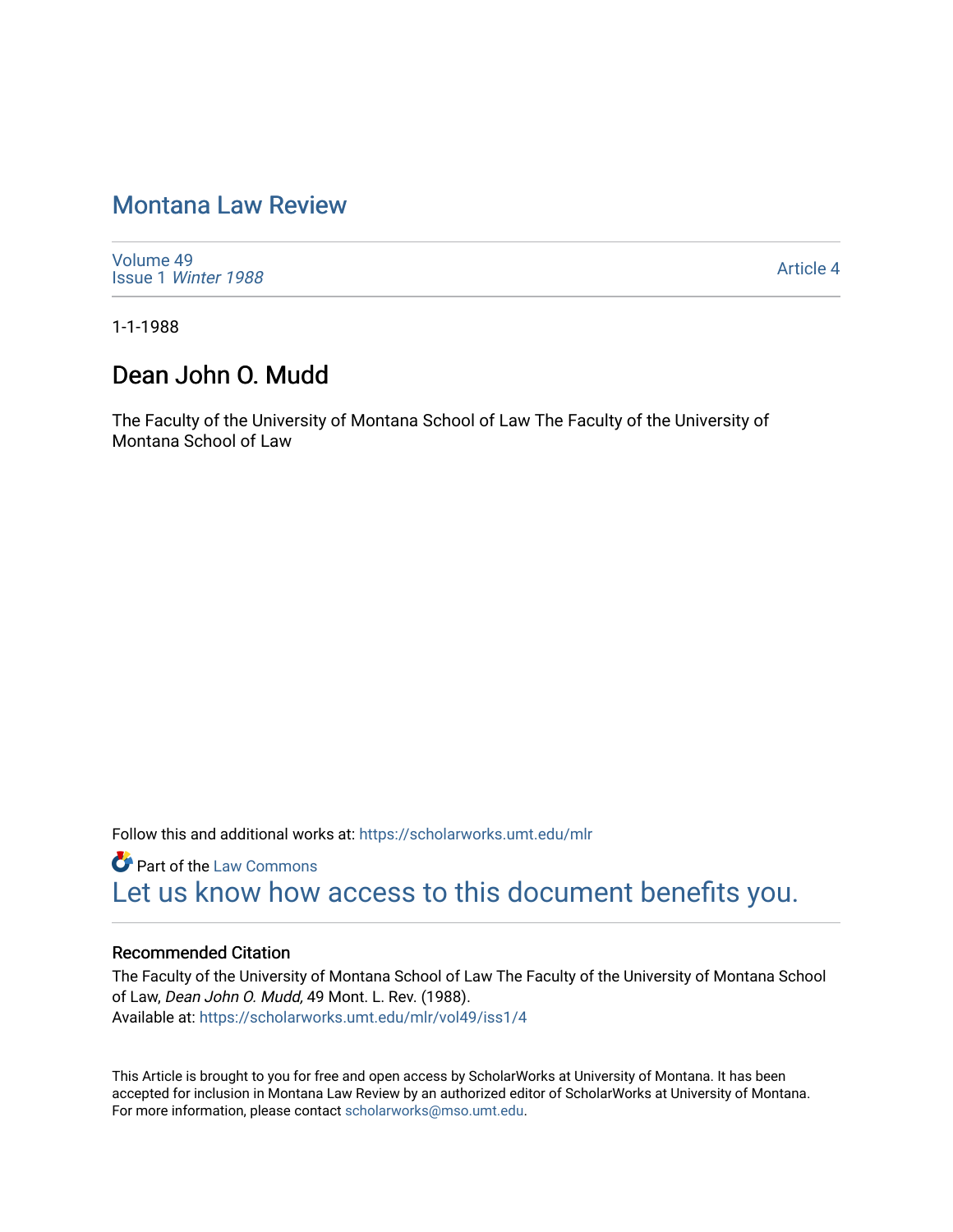### **DEAN JOHN 0. MUDD**

### **The Faculty**

During your nine years as dean of the school of law, you successfully initiated numerous endeavors that profoundly shaped the school and forever will bear the mark of your leadership. The faculty wish to publicly acknowledge your contributions to this school and to express our faith that you will do the same in your next position.

You initiated what has become a nationally recognized program of curriculum planning and development. With your leadership and support, our faculty has transformed paper planning to classroom reality. Classroom work now includes components of all four dimensions of lawyering: knowledge, skills, perspective, and character. Law students not only analyze cases and study rules of law, they interview clients, negotiate settlements, try cases, and draft legal documents. You will be credited with a unique feature of our academic program: our attention to developing the interpersonal communication skills and personal attributes essential to lawyering. Our students, immediately upon graduation, are better equipped to effectively represent clients. As a result, our academic program now enjoys a reputation as one of the most innovative in legal education.

You leave a legacy of collegiality and cooperation. The faculty works on collaborative projects as comfortably as we work on individual tasks. Due, in large part, to your encouragement, the productivity of the faculty is strong, as evidenced **by** the outpouring of original teaching materials, law review articles, nationally published texts, lawyering manuals, legislative proposals, and service to the public and to the bar.

Cooperation and involvement also mark law faculty participation with the larger university and legal communities. Our faculty serve on university and bar committees and collaborate on university projects together with members of the bar to initiate and support state law reforms. This positive involvement with various external groups enables faculty and students to contribute to and benefit from university, legal, and state community groups.

Involvement and cooperation also characterize the relationship between faculty and students. Students participate in law school committee work, curriculum reform, and scholarly projects. With faculty support, University of Montana Law School students have earned numerous regional and national awards.

In sum, with your generous and talented leadership, the past Published by ScholarWorks at University of Montana, 1988